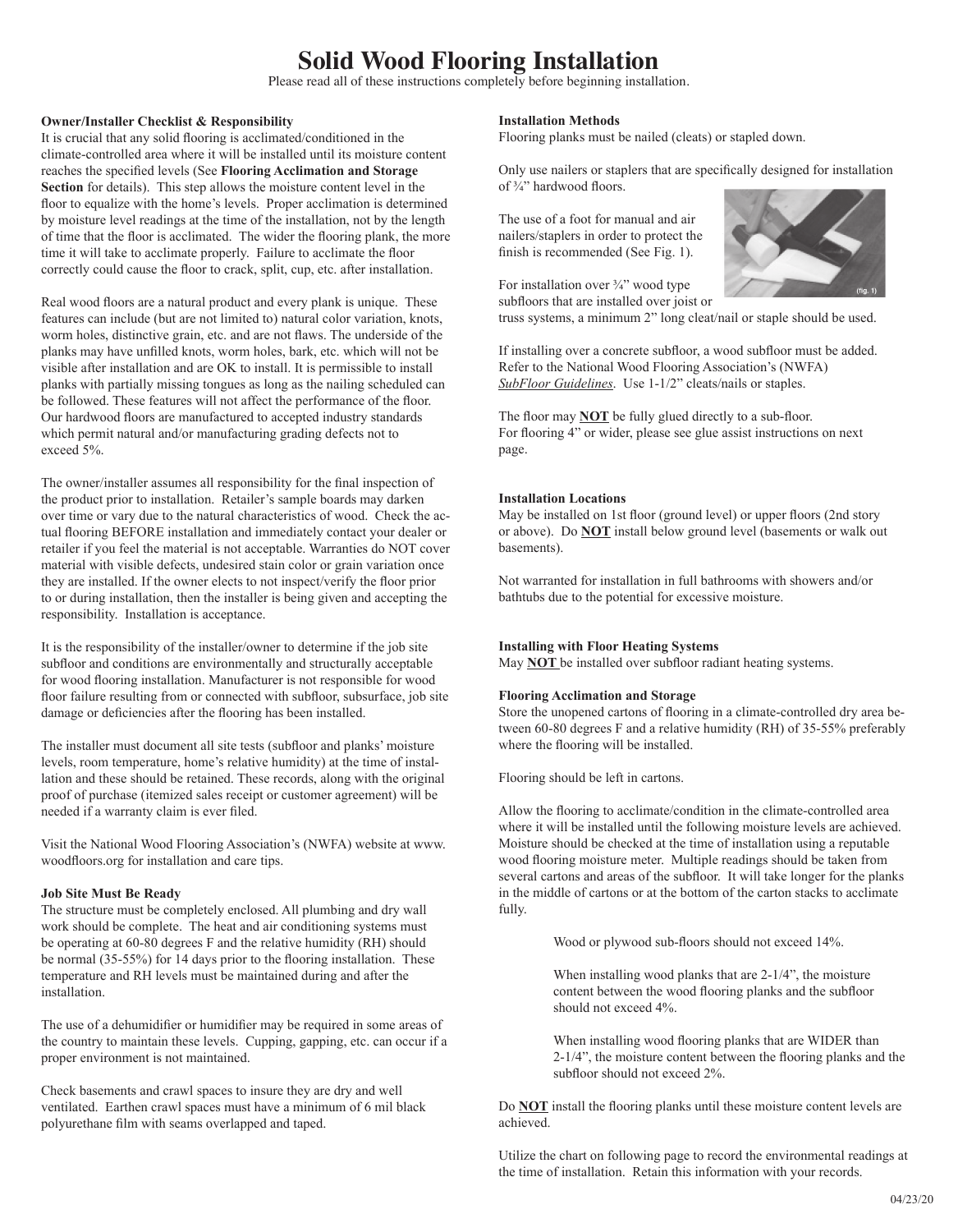**Moisture Testing Wood Sub-Floor. Take a Minimum of 20 Readings per 1000 sq. ft.** 

**Average Reading (add all readings together and divide by 20**

**Moisture Testing Wood Flooring Planks. Take a Minimum of 40 Readings per 1000 sq. ft.** 

**Average Reading (add all readings together and divide by 40**

| $\mathbf{1}$   | $9 \underline{\hspace{1cm}}$ | 17 — | 25 | 33 |
|----------------|------------------------------|------|----|----|
| $2^{\circ}$    | 10                           | 18   | 26 | 34 |
| $\cdot$ 3      | 11                           | 19   | 27 | 35 |
| 4              | 12                           | 20   | 28 | 36 |
| $^{\prime}$ 5  | 13                           | 21   | 29 | 37 |
| $6^{\circ}$    | 14                           | 22   | 30 | 38 |
| $\overline{7}$ | 15                           | 23   | 31 | 39 |
| 8              | 16                           | 24   | 32 | 40 |

## **Subfloor Construction**

**These types of wood subfloors are acceptable.** 

**Plywood that is a minimum of 5/8" thick (3/4" is preferable and recommended),** installed with long edges at a right angle to 16" on center floor joists and staggered so that the end joints in adjacent panels meet over different joists. Nail at each bearing with 6d threaded or 8d common nails spaced 10" on center along intermediate joists

## **1" x 4" to 6" wide, square edge, kiln dried coniferous**

**lumber,** laid diagonally over 16" center wooden joists. The ends of all boards should be cut parallel to the center of the joists for solid bearing. Face nail each board at every bearing on the joists with two nails (7d threaded or 8d common).

**23/32" minimum OSB on 19.2-inch maximum center floor joists** properly nailed or minimum 7/8" Plywood or 33/32 OSB subfloor on 24" center floor joists or trusses.

**Particle board of any thickness is NOT allowed.**

## **Installing a solid floor over concrete. Additional subfloor is required.**

**Moisture Test the Concrete first.** Test several areas including near exterior walls. Acceptable tests for subfloor moisture include:

> Electrical Impedance Test and Electrical Resistance Test (Concrete Moisture Meters). Follow the manufacturer's instructions and do not install the floor if the meter shows there is excess moisture.

> Relative Humidity Test (standard test method for determining relative humidity on concrete slabs is utilizing Situ Probes). If test shows over 75%, a vapor retarder must be used or wait for further curing.

Calcium Chloride Test (ASTM F-1869). Reading over 5 lbs. are unacceptable and must be corrected prior to installation.

#### **This floor may not be installed directly over concrete.**

An additional wood subfloor is required over the concrete. Refer to the National Wood Flooring Association's *SubFloor Guidelines* for additional information and guidance.

## **Tools Needed**

- Moisture meter for wood and/or concrete
- Moisture inhibiter (such as 15 lb. asphalt saturated felt, Silicone Vapor Shield paper and Aquabar ®B)
- Premium grade urethane
	- (if using, see under Subfloor and Preparation)
- Tongue and groove adhesive or wood glue (if installing any boards that have been ripped lengthwise to a width of 1" or less)
- Chalk line and chalk
- $\frac{3}{4}$ " Wood or plastic spacers
- Pencil
- Tape measure
- Hammer
- Safety glasses
- Dust mask
- Circular/rip saw-80 tooth blade
- Jamb saw
- Flooring nailer with proper size fasteners
- (see Installation Methods) • Electric drill and bits
- 6-8d finish nails
- Putty / Stain repair pen

## **Subfloor and Preparation**

Subfloors must be flat to within 3/16" in a 8' radius. Use a straight edge to determine flatness throughout. Subfloor irregularities may cause any wood **EXECUTION INCREDITED IN EXECUTIVE THE SUBFLOORING INTERFERIENCE AND THE FLOORING INCORPORTION** Irregularities should be corrected before proceeding with the installation. If the floor flexes, it may cause squeaking or over time the fasteners may work loose. with the instantion.  $\Pi$ asieliels inay work

Clean the subfloor by removing any paint, wax, plaster, sheetrock, mud, etc. Sweep or vacuum thoroughly.

As part of your subfloor prep, remove any existing quarter round, shoe molding or doorway thresholds. They can be replaced after installation in such a way as to allow the required expansion space around the perimeter of

the room. All door casings should be notched out or undercut to avoid difficult scribe cuts and allow the flooring to easily go under the casings. Use a piece of the new flooring on the subfloor as a height guide for your handsaw or jamb saw (See Figure 2).

**Fig.2**

Once an acceptable subfloor is prepared, cover the subfloor wall-to-wall with an acceptable moisture inhibiter such as 15 lb. asphalt saturated felt, Silicone Vapor Shield paper and Aquabar ®B. Overlap the edges by 4" and put a double layer around all heat ducts in the floor. Red rosin paper, Kraft paper and wax paper are not acceptable moisture inhibiters. A moisture paper and wax paper are not acceptable moisture inhibiters. inhibiter must be used over wood subfloors. They help slow down moisture flow from subfloors and lessen the chance the floor will cup, cracking, etc.

When installing wider plank wood floors (4" and wider) flooring movement due to seasonal changes may be reduced by utilizing both glue **and** 

the mechanical fasteners (nails/staples) specified. Do **NOT** use a moisture inhibiter with this application since glue assisted applications must have direct contact with the wood subfloor. Utilize a premium grade urethane construction glue (such as Liquid Nails® or Locktite® Urethane Wood to Wood Glue ) and apply glue in a serpentine fashion to the subfloor (see Figure 3).



• Once an acceptable subfloor is prepared, cover the subfloor wall-to-wall with an acceptable moisture inhibiter such as 15 lb. asphalt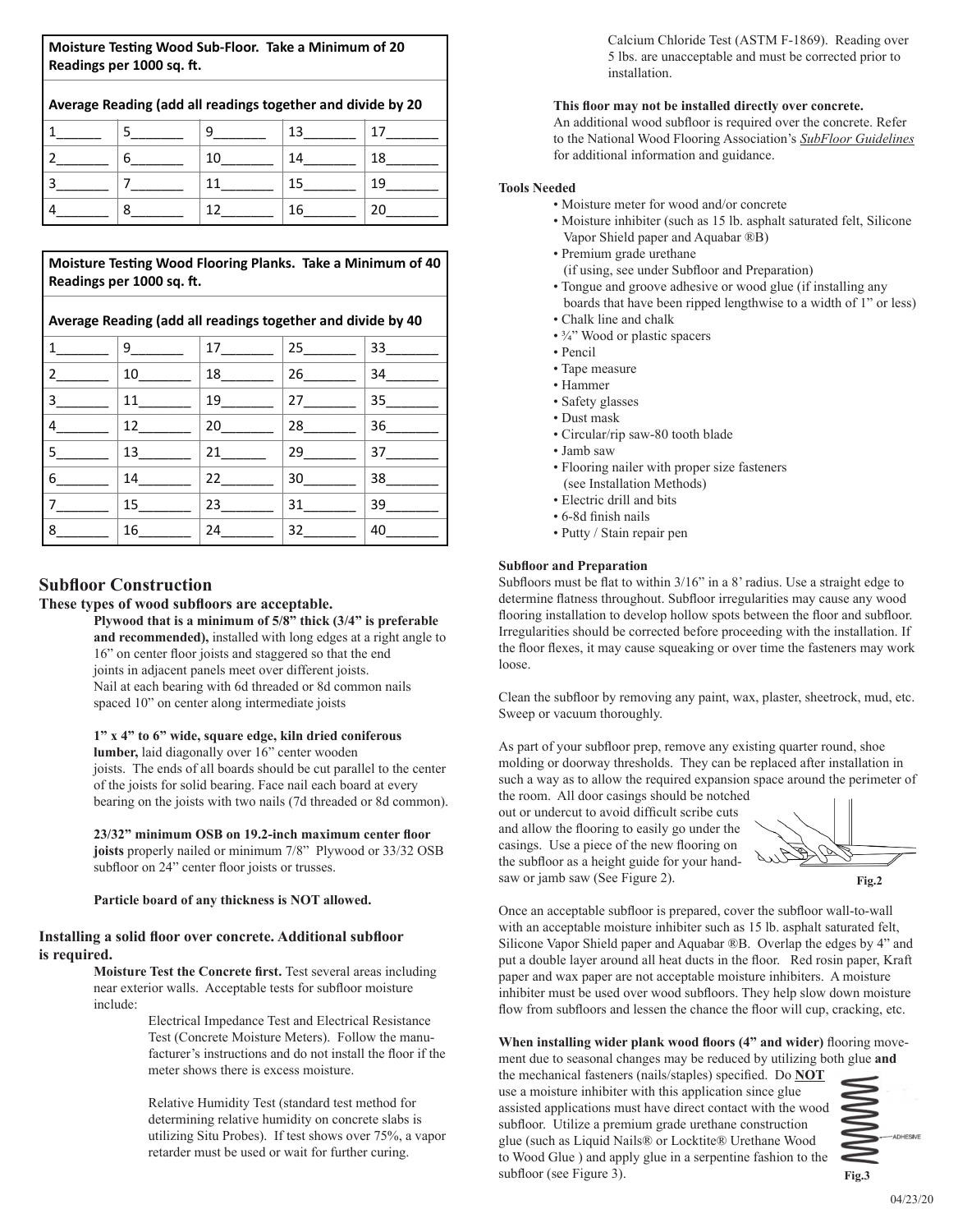#### **Plan Your Installation**

 Measure the installation area and decide which direction the planks will run. If possible, install the planks perpendicular to the flooring joists and parallel to the longest wall in the room.

A floor will expand and contract with environmental changes such as temperature and relative humidity so it is imperative that a  $\frac{3}{4}$  expansion space be left around the perimeter of the room and around all vertical features (such as cabinets, stairways, etc.). This space can be covered by baseboard and/or quarter/shoe moldings.

Rooms larger than 20' x 20' or if the flooring is being installed in a typically damp climate (coastal, etc.), extra expansion space may be needed. Call Technical Services at 855-296-6857 for additional guidance.

It is best to pre-plan your flooring layout based upon the floor width. Normally one row of planks must be ripped lengthwise in order to fit. You may elect to rip both the first and last rows of flooring in order to balance the appearance. If planks are ripped to a width of less than 1" wide, see instructions below.

Install planks from several cartons of flooring at the same time so that you can balance dark and light boards, plank lengths, plus other variations in a pleasing manner.

Since both moldings and the floors are made from real wood, they can sometimes vary in appearance. It is best to identify a flooring plank that coordinates closely with the molding. Plan to install the complementary flooring plank next to the molding.

Boards that are slightly bowed (curved) or crooked are normal in solid flooring. They are not defective and can be installed. They will be held in place by the fasteners. A pull bar may be needed to hold the planks into place while nailing.

The tongues and grooves on the short ends are used for placement only and do not fit together tightly. The fasteners hold the planks in place.

Boards must be staggered so that there is a minimum of 6" between the short ends of planks in adjoining rows. Avoid repeating end joint locations visually across the installed floor.

Determine if your room is square by taking several measurements. If the room is not square, you will need to cut the first board to the contours of the wall to insure you are working from a straight line.

#### **Installing the Floor**



**Fig.4**

Establish a straight line by measuring a point out from the starting wall in at least three places equal to the width of the flooring face, plus  $\frac{1}{4}$ " for the tongue and  $\frac{3}{4}$ " for the expansion space. Snap a chalk line.



**Fig.5 Installing the first rows.** Select very straight boards to use in the first rows. The groove side should be facing the wall. At least the first two rows will have to be face & blind nailed as there will not be enough clearance to use the flooring nailer. At the end of the first row, put a 3/4" spacer along the wall, measure the length of the last plank to fit and cut.

Predrill nail holes approximately  $\frac{1}{2}$ " from the groove edges using a 1/32" bit. Space holes at least every 6" and be sure there are holes within 3" of all ends. Also predrill holes at the same intervals at a 45-degree angle down through the top of the tongue. Ensure the first row is lined up on the chalk line. Utilize 6 or 8d nails. Face-nail the groove side through the predrilled holes, countersink the nails and use matching putty to cover. Then blind nail at a 45-degree angle through the holes on the tongue side ensuring the nails are countersunk to allow engagement of the next row. Take care to not damage the face or edge of the flooring.

Utilize the leftover cut piece from the first row to start the second row if it is 6" or longer. Planks must be staggered. The minimum distance between short ends in adjoining parallel rows should not be less than 6". The 2nd row should be face nailed and blind nailed in the same manner as the first row.

Continue face and blind nailing rows until you have enough clearance to begin using your flooring nailer/stapler.

**Dry lay/rack several additional rows of the flooring** by working from several cartons of flooring. Check the floor to ensure the boards are arranged in a visually pleasing manner. Utilize any boards with undesirable features at the ends of rows cutting out the undesirable portion. Do NOT cut the end boards at this point. Wait until the other planks in the row are installed to ensure the last plank is cut to the proper length.

**Use a board for practice** so you can verify the settings on the nailer are correct. Check for surface, tongue and edge damage. Adjust as necessary.

Install all other rows of flooring. Follow the nailing schedule below and only nail through the tongue side at a 45-degree angle. Utilize 2" long cleats/nails or staples in wood sub-floors and  $1-1/2$ " fasteners if installing into a wood sub-floor that has been built over concrete. It is permissible to install planks with partially missing tongues as long as the nailing schedpermission to install planks with parameters with parameters with parameters as the nail of  $\alpha$  scheduled can be followed.

| Width of<br><b>Flooring</b> | Nail/Staple<br><b>Spacing</b> | <b>Nailing Spacing</b><br>from Both Ends | <b>Stagger End Joints</b><br>with Parallel Rows |
|-----------------------------|-------------------------------|------------------------------------------|-------------------------------------------------|
| $2 - 1/4"$                  | Every 8-10"                   | 2-3" from ends                           | Minimum of 6"                                   |
| 3"8<br>Wider                | Every 6-8"                    | 2-3" from ends                           | Minimum of 6"                                   |

**Installing under cabinet toe kicks, door jambs, etc.** may require the use of a pull bar to pull planks together.

The last rows will need to be installed in the same manner as the first rows. Follow the same schedule, pre-drill and face nail.

Rip the planks in the last row lengthwise to fit if necessary. If the width is less than 1", glue the last row to the previous row BEFORE you install it. Then face-nail these two rows as one row.